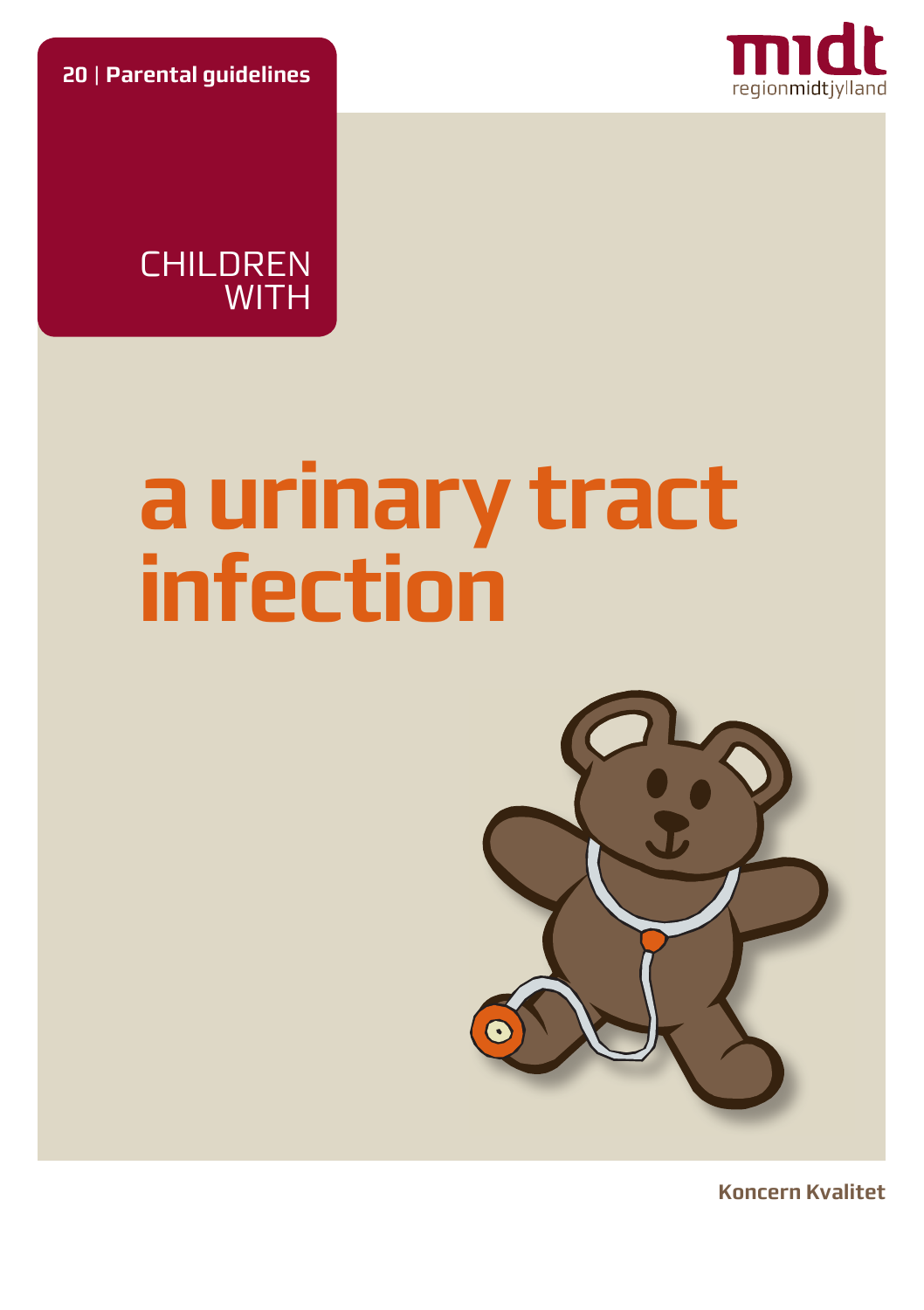# Children with **a urinary tract infection**

# **General information:**

An infection of the urinary tract means that there are bacteria in the urine, urethra, bladder and/or kidneys. Between 1 and 2% of all children contract a urinary tract infection. In most cases the infection is caused by the child's own, often intestinal, bacteria. As the urethra in girls is very short, they have a higher risk of contracting urinary infections in comparison with boys, and some girls repeatedly contract infections. In most cases it is a bladder infection but if the bacteria spread from the bladder to the kidneys it will develop into pyelitis. In this case, the child's general condition will be affected and accompanied by fever.

# **How is it contracted?**

- Urinary tract infections are not contagious
- One occurrence does not protect against urinary tract infection

### **Symptoms:**

- Pain/stinging pain when urinating
- Frequent urination
- Problems with urinary incontinence during the day and/or night
- Foul-smelling urine, cloudy urine, and occasionally bloody urine
- Stomach ache
- Generalised malaise
- Stomach/flank pain, vomiting
- The child's temperature may be normal or above normal.

Children under the age of 2 often show uncharacteristic symptoms such as generalised malaise, vomiting, diarrhorea, apathy, paleness and poor level of well-being.

# **Good advice:**

- Offer the child plenty to drink to "flush" the urinary tract.
- Offer the child liquids that it likes
- You may give the child painkillers as agreed with a doctor if the child is in pain when urinating.

#### **When to see a doctor?**

● If the child has symptoms of a urinary tract infection, contact your general practitioner (or the doctor on call). A urinary sample (mid stream urine) will be taken and cultivated

#### **Treatment:**

● Urinary tract infections are treated with antibiotics as tablets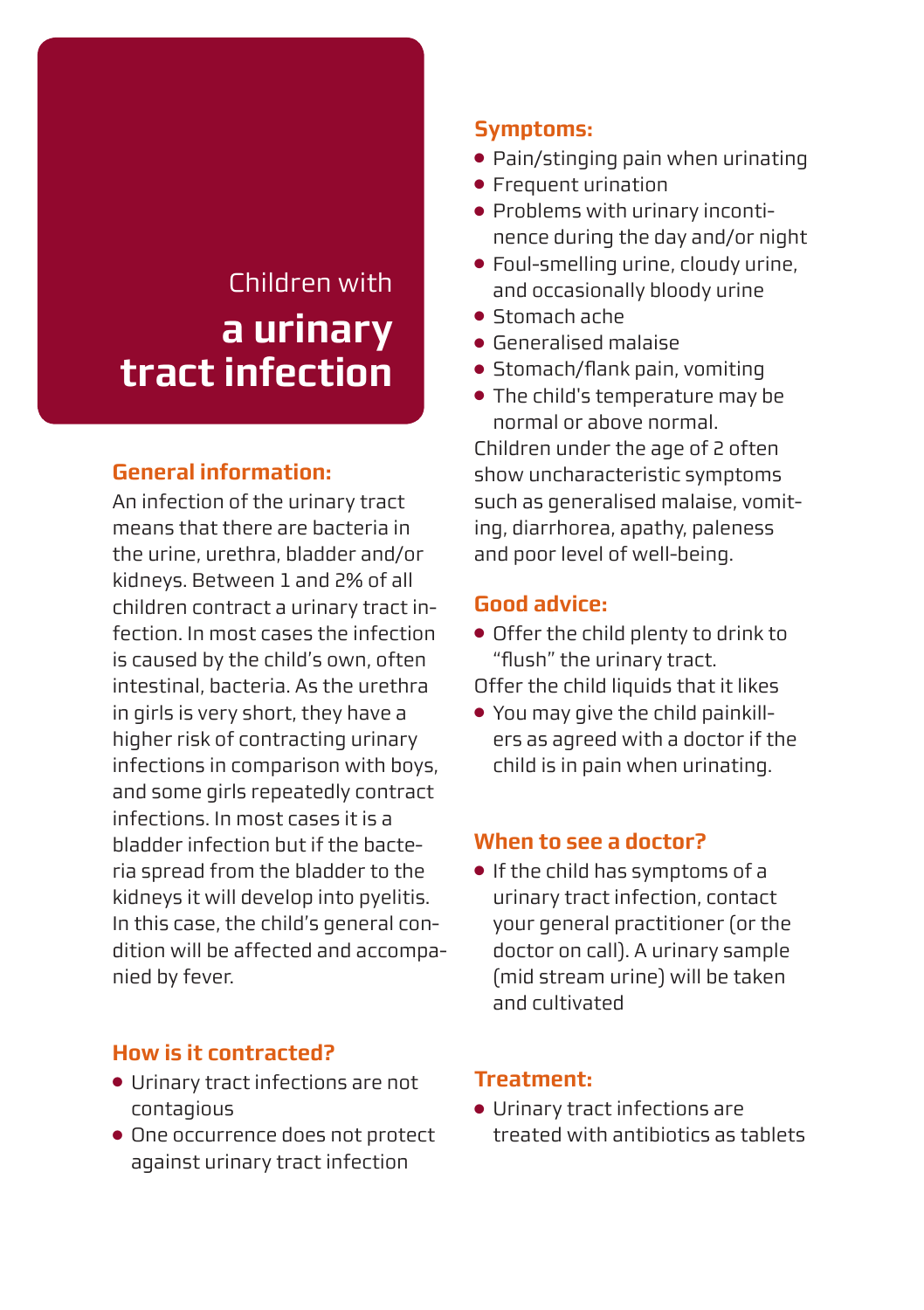or mixture based on the cultivation of the urinary sample. In some cases, the child will have to be admitted to hospital.

# **Prevention:**

- $\bullet$  Help the child to drink approx.  $1$ litre of fluid daily, of which two thirds should be drunk before 4 p.m.
- Teach the child good toilet habits: going to the toilet regularly and taking time to empty the bladder completely
- Teach girls to wipe from the front and backwards after having passed stools
- Avoid constipation.

Good toilet habits:

- The child should urinate approx. every 3 hours
- Teach the child to react to the urge to go to the toilet at once and take enough time
- The child should have a relaxed sitting posture; young children may place a little stool under their feet. Note, that boys who stand up when urinating must pull down their trousers so that the penis is free of the trousers.
- The urine must be passed in an even stream and not be squeezed off. The child should not press when urinating.

# **Childcare:**

The child can return to childcare when the fever has gone and the child feels well again.